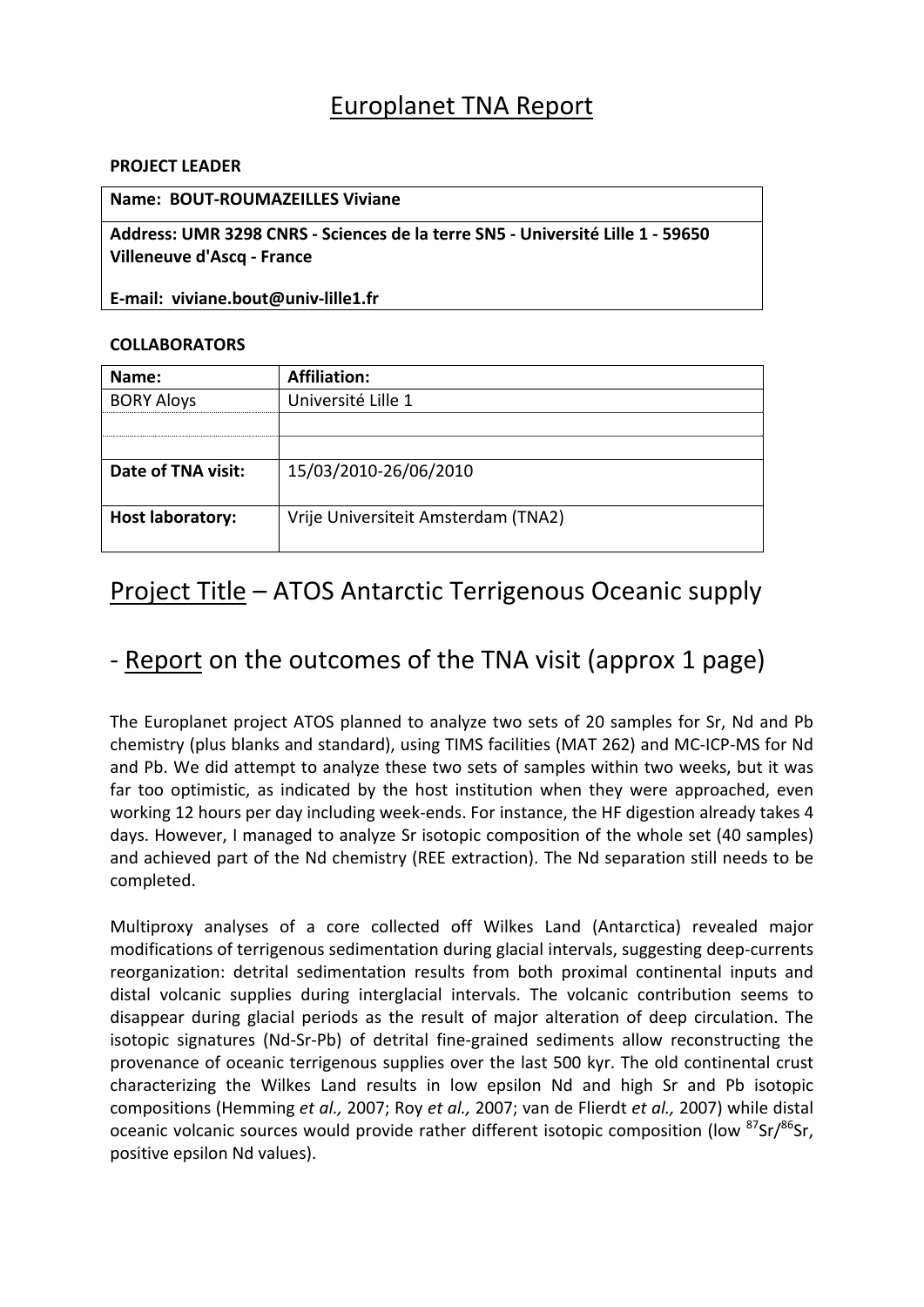The Sr results are really exciting as it was expected.  $87$ Sr/ $86$ Sr ranges between 0,71709 and 0,73559 stressing major changing provenance of the clay-size particles over the last 500 kyr, with low Sr occurring during interglacial periods (MIS 1, MIS5, MIS7, MIS9 and MIS11) contrasting with high ratio during glacials (MIS2, MIS6, MIS8, MIS12). The lowest Sr compositions clearly reflect distal oceanic supply from volcanic areas during the deglaciation while the highest Sr ratios is directly related with prominent proximal inputs from the adjacent Wilkes Land old continental crust during glacial (Bout‐Roumazeilles et al., 2010). According to regional geology and previously published Sr isotopic ratios distribution around Antarctica, the less radiogenic Sr characterizing the Holocene may result from volcanic supply from either the Kerguelen Plateau; via the Antarctic Circumpolar Current (ACC) or the Antarctic Peninsula, via the westward flowing currents south of the ACC (Hemming *et al*., 2007; Roy *et al*., 2007; van de Flierdt *et al*., 2007). Determining particles provenance is crucial, as the main objective is to document the glacial/interglacial variability of oceanic circulation around Antarctica and to compare its past evolution with the paleoclimate record from Antarctica ice-core (EPICA, 2004). Previous studies around Kerguelen Plateau evidenced modifications of the ACC during the last glacial period compared with the Holocene (Dezileau *et al*., 2000; Mazaud *et al.,* 2007; Mazaud *et al.,* 2010), taking part of the interhemispheric see-saw phenomenon between the north Atlantic and southern ocean (Barker et al., 2009). Moreover, maximum  ${}^{87}Sr/{}^{86}Sr$  ranges (0,73559 to 0,71709) are observed during the oldest part of the record during the MIS12‐MIS11 transition (424 ka) and the MIS10-MIS9 transition (337 ka), whereas the  $87$ Sr $/86$ Sr minimum range (0,72786 to 0,72320) characterizes the last termination (MIS2-MIS1 transition, 14 ka). These results evidence that the deep circulation was submitted to much stronger variations during former climatic cycles compared to the last one. The dataset indicates that the relative contribution of advected material through deep‐water masses vs. proximal inputs was enhanced during interglacial stages 5, 11 and 13, while deep advection was drastically reduced during glacial stages 10 and 12. The isotopic results suggest varying intensity of deep water-masses reorganization at glacial‐interglacial timescale over the last climatic cycles.

**Barker, S., Diz, P., Vautravers, M., Pike, J., Knorr, G., Hall, I.R., Broecker, W.S.** 2009. Interhemispheric Atlantic seesaw response during the last deglaciation, *Nature*, 457, 1097-1102. Doi:10.1038/nature07770.

**Dezileau, L., Bareille, G., Reyss, J.L., Lemoine, F.** 2000. Evidence for strong sediment redistribution by bottom currents along the southeast Indian ridge, *Deep‐Sea Research 1*, 01899‐1936.

**EPICA community Members**, 2004. Eight glacial cycles from an Antarctic ice core, *Nature*, 429: 623‐628.

**Fagel, N., Innocent, C., Gariépy, C. and Hillaire‐Marcel, C.** 2002. Sources of Labrador Sea sediments since the Last Glacial Maximum inferred from Nd‐Pb isotopes. *Geochimica Cosmochimica Acta*, **66**: 2569‐2581.

**Hemming**, S. R., T. van de Flierdt, S. L. Goldstein, A. M. Franzese, M. Roy, G. Gastineau, and G. Landrot 2007, Strontium isotope tracing of terrigenous sediment dispersal in the Antarctic Circumpolar Current: Implications for constraining frontal positions, *Geochem. Geophys. Geosyst*., 8, Q06N13, doi:10.1029/2006GC001441.

**Mazaud, A., Laj, C., Kissel, C., Sicre, M.A., Michel, E., Turon, J.L**. 2007. Variations of the ACC‐CDW during MIS3 traced by magnetic grain deposition in mid‐latitude South Indian Ocean: connections with the northern hemisphere and with central Antarctica, *Geochem. Geophys. Geosyst*., 8: Q05012, doi:10.1029/2006GC001532.

**Mazaud, A., Michel, E., Dewilde, F., Turon, J.L**. 2010. Variations of the Antarctic Circumpolar Current during the past 500 ka, *Geochem. Geophys. Geosyst*., 11: Q08007, doi:10.1029/2010GC003033.

**Roy, M., van de Flierdt, T., Hemming, S.R. and Goldstein, S.L.** 2007. 40Ar/39Ar ages of hornblende grains and bulk Sm/Nd isotopes of circum‐Antarctic glacio‐marine sediments: Implications for sediment provenance in the southern ocean. *Chemical Geology*, **244**: 507‐519.

**van de Flierdt, T., Goldstein, S.L., Hemming, S.R., Roy, M., Frank, M. and Halliday, A.N.** 2007. Global neodymium‐hafnium isotope systematics ‐‐ revisited. *Earth and Planetary Science Letters*, **259**: 432‐441.